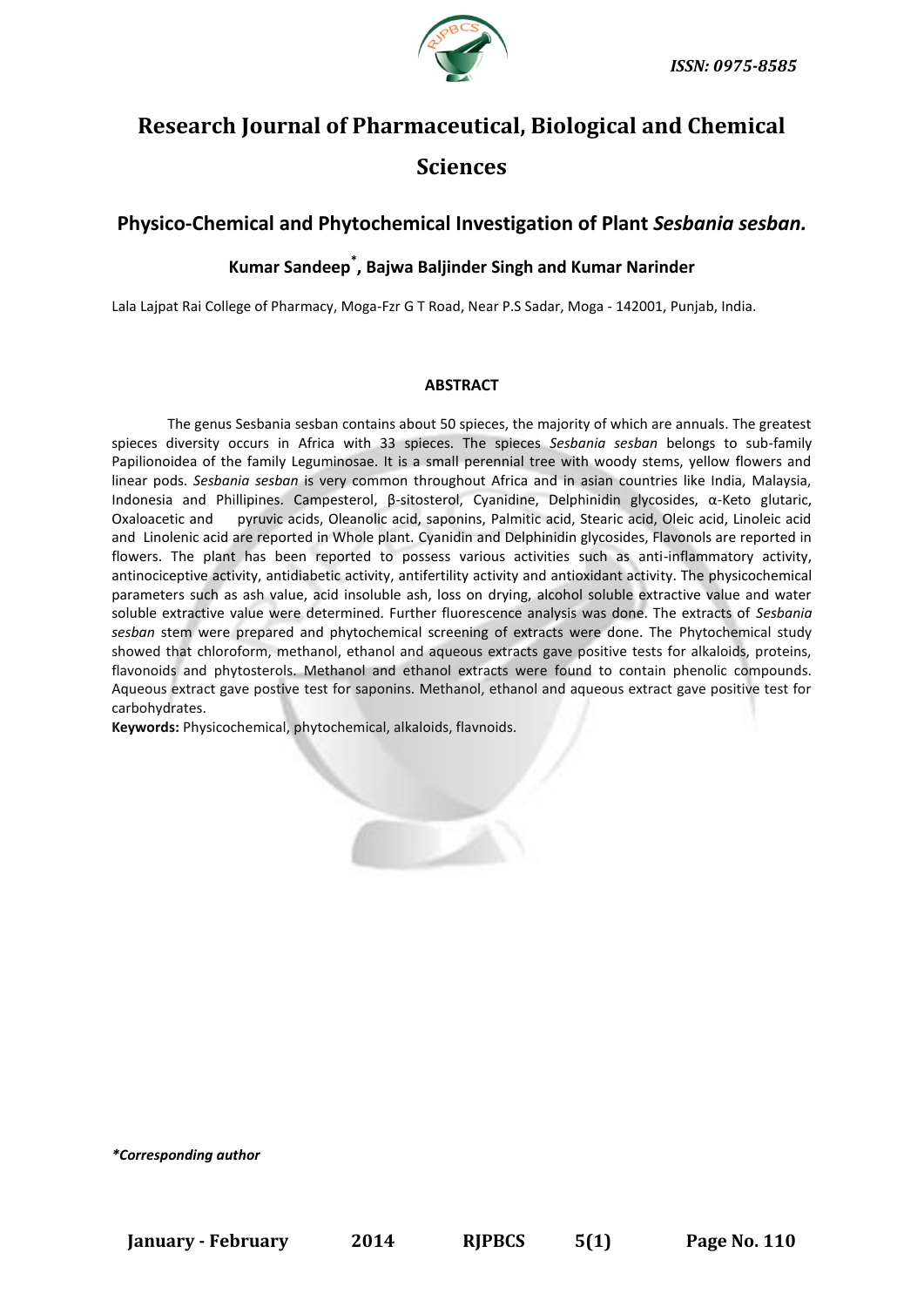

#### **INTRODUCTION**

Unlike modern allopathic drugs which are single active components that target one specific pathway, herbal medicines work in a way that depends on an orchestral approach. A plant contains a multitude of different molecules that act synergistically on targeted elements of the complex cellular pathway [1,2,4]. Medicinal plants have been source of wide variety of biologically active compounds for many centuries and used extensively as crude material or as pure compounds for treating various disease conditions [3].The use of herbal medicines becoming popular due to toxicity and side-effects of allopathic medicines. Medicinal plants play an important role in the development of potent therapeutic agents. There are over 1.5 million practitioners of traditional medicinal system using medicinal plants in preventive, promotional and curative applications [5]. Now a days in pharmaceuticals herbal medicines gained more interest. These herbal medicines comprises of active ingredients from different parts of plants such as roots, stems, rhizomes, leaves, seeds and fruits. The active constituents so obtained are crude in nature. Medicinal properties of plants are due many active compounds like alkaloids, glycosides, saponins, terpenoids, lactones, phenols and flavnoids. Ayurvedic medicines are now a day's not only used by Indian peoples but also in developed countries like USA, Canada, Japan, China etc. Most of facility for the ayurvedic or herbal medicines are manufactured and implemented in India and China [6]. *Sesbania sesban* is very common throughout Africa and in asian countries like India, Malaysia, Indonesia and Phillipines. In India these crops have had a long history of agricultural use and as a source of forage. One of the major advantages of perennial *Sesbania sesban* spieces over other forage trees and shrubs is their rapid growth rates. *Sesbania sesban* grows well in the sub-tropics and is most suitable for altitudes between 200-500m. *Sesbania sesban* is outstanding in its ability to tolerate water-loging and is ideally suited to seasonally water-logged environments. The flowers of *Sesbania sesban* have been reported to have Cyanidin and Delphinidin glycosides, Flavonols [7]. The seeds of *Sesbania sesban* have been reported to have Saponins, Palmitic acid, Stearic acid, Lignoceric acid, Oleic acid, Linoleic acid and Linolenic acid. [8]. The leaves of *Sesbania sesban* have been reported to have Kaempferol [9].

| Hindi    | Jayanti   |  |  |
|----------|-----------|--|--|
| Kannada  | Jeenangi  |  |  |
| Oriya    | Thaitimul |  |  |
| Marathi  | Shewarie  |  |  |
| Telgu    | Samintha  |  |  |
| Sanskrit | Javantika |  |  |

#### **Table 1: Synonyms of** *Sesbania sesban*

#### **Table 2: Taxonomical Classification of** *Sesbania sesban*

| Kingdom         | Plantae         |  |  |
|-----------------|-----------------|--|--|
| <b>Division</b> | Magnoliophyta   |  |  |
| Class           | Magnoliopsida   |  |  |
| Order           | <b>Fabales</b>  |  |  |
| Family          | Fabaceae        |  |  |
| Genus           | Sesbania        |  |  |
| <b>Spieces</b>  | Sesbania sesban |  |  |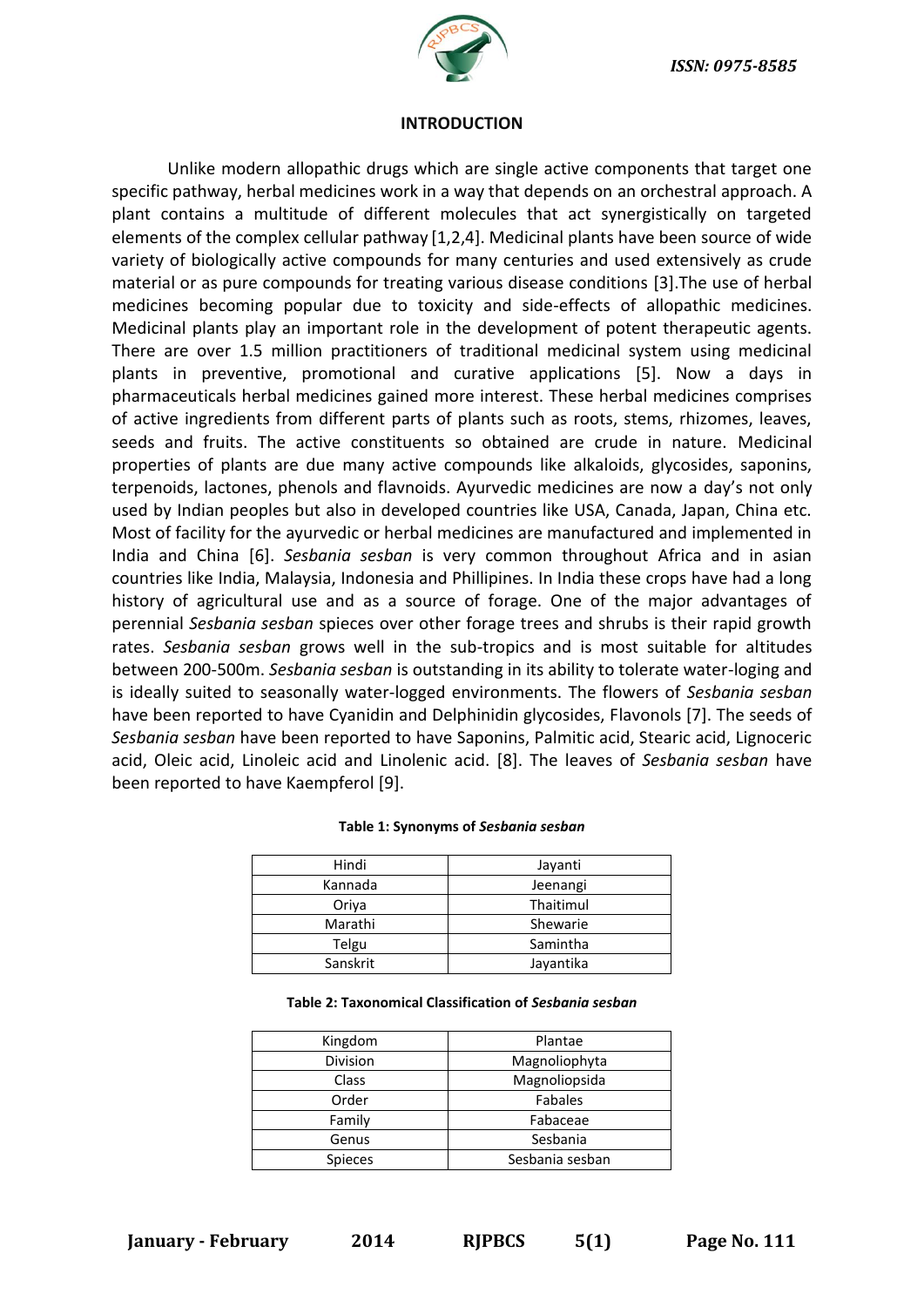

#### **MATERIALS AND METHODS**

# **Plant Material**

Dried stem portion of *Sesbania sesban* was collected from S V University, Tirupati, Andhra Pradesh.and botanical Authentication of *Sesbania sesban* has been obtained from Dr. K. Madhava Chetty, S V University, Tirupati, Andhra Pradesh.

## **Solvents Used**

Petroleum ether (60-80°C) , Chloroform and Methanol were employed for extraction of plant material using soxhlet apparatus and finally the drug was boiled with distilled water. Dimethyl sulphoxide ,was used as solvent for dissolving different extracts. It is colourless liquid with boiling point 189°C. It is miscible with water, chloroform, acetone, alcohol and petroleum ether.

## **Chemicals Used**

Sodium hydroxide, Chloral hydrate, Copper sulphate, Ferric chloride, Sulphuric acid, Iodine, Lead acetate, Magnesium, Potassium iodide, Potassium mercuric iodide, Picric acid, Mercuric chloride, Nitric acid, Gelatin, Sodium chloride, α-napthol,, sodium nitropruside, pyridine, were used for phytochemical screening of the plant extracts.

#### **Physico-Chemical Evaluation**

#### **Ash values**

The ash values, following ignition of medicinal plant materials is determined by thee different methods, which measures total ash, acid insoluble ash and water-soluble ash (WHO., 1998).

## **Total ash**

It is designed to measure the total amount of material remaining after ignition. This includes both "physiological ash", which is derived from the plant tissue itself and "nonphysiological" ash, which is the residue of the extraneous matter (e.g. sand and soil) adhering to the plant material.

#### **Method**

The finely ground and dried plant material was accurately weighed (2g) and placed in a previously ignited and tarred crucible (silica). The material was spread in an even layer and ignited by gradually increasing the heat to 500-600°C until it is white, indicating absence of carbon. It was then cooled in a desiccators and weighed. If carbon-free ash cannot be obtained in this manner, the crucible was cooled and moistened the residue with about 2mL of water or a saturated solution of ammonium nitrate R. Dried on a water bath, then on a hot plate and ignited to constant weight. The residue was allowed to cool in a suitable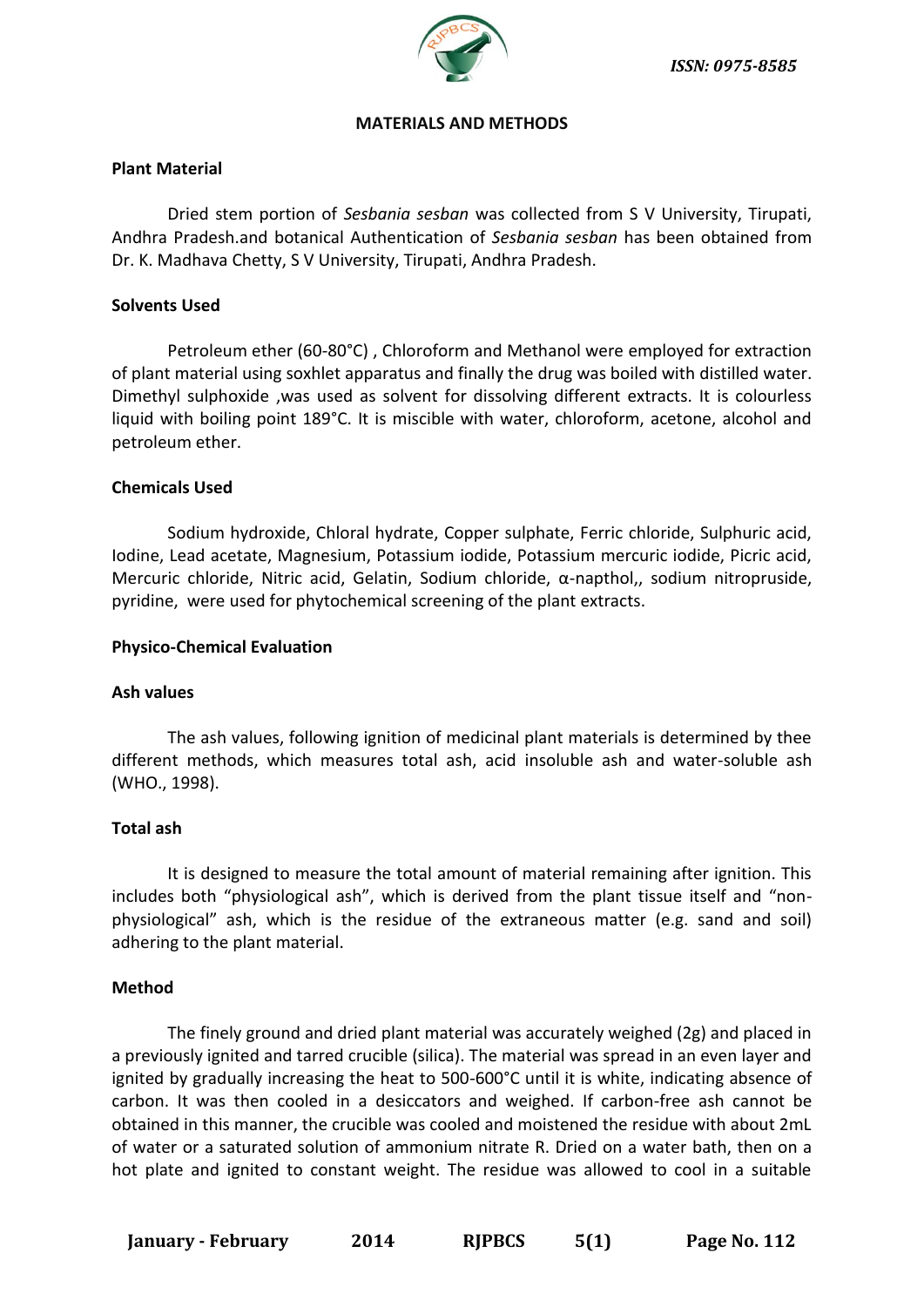

desiccator for 30 min, and weighed without delay. The percentage of ash with reference to air dried drug was calculated.

**Acid-insoluble ash:** It is the residue obtained after boiling the total ash with dilute hydrochloric acid, and igniting the remaining insoluble matter. This measures the amount of silica present, especially as sand and siliceous earth.

# **Method**

To the crucible containing the total ash, 25 mL of hydrochloric acid (~70g/L) was added. It was covered with a watch glass and boiled gently for 5 min. The watch glass was rinsed with 5 mL of hot water and this liquid was added to the crucible. The insoluble matter was collected on an ashless filter paper and washed with hot water until the filtrate became neutral. The filter paper containing the insoluble matter was transferred to the original crucible, dried on a hot plate and ignited to constant weight. The residue was allowed to cool in a vacuum desiccator for 30 min, and weighed without delay. The percentage of ash with reference to air dried drug was calculated.

**Water-soluble ash:** It is the difference in weight between total ash and the residue left after treatment of total ash with water.

# **Method**

To the crucible containing the total ash, 25 mL of water was added and boiled for 5 min. The insoluble matter was collected in a sintered glass crucible or on an ashless filter paper. Washed with hot water and ignited in a crucible for 15 min. at a temperature not exceeding 450°C, and the ash obtained was weighed. The weight of this residue was subtracted from the weight of total ash. The percentage of ash with reference to air dried drug was calculated

## **Fluoresence Analysis**

A small quantity of dried and finely powdered stem of *Sesbania sesban* was placed on a grease free clean microscopic slide and added 1-2 drops of freshly prepared reagent solution, mixed by gentle tilting the slide and waited for 1-2 minutes. Then the slide was placed inside the UV viewer chamber and viewed in day light, short (254 nm) and long (365 m) ultraviolet radiations. The colours observed by application of different reagents in different radiations were recorded (WHO. 1998).

# **Preparation of extracts**

The stems of plant was dried under shade and coarsely powdered. Five hundred gram powder material was subjected to successive. The solvents used were petroleum ether (60-80° C), chloroform, hexane, methanol, ethanol and then distilled water. Soxhlet extraction was carried out by these solvents in an increasing order of their polarity for not less than 48 hours. After each extraction the powdered material was dried in air at room temperature. Finally, marc was digested with distilled water for 24 hours or more to obtain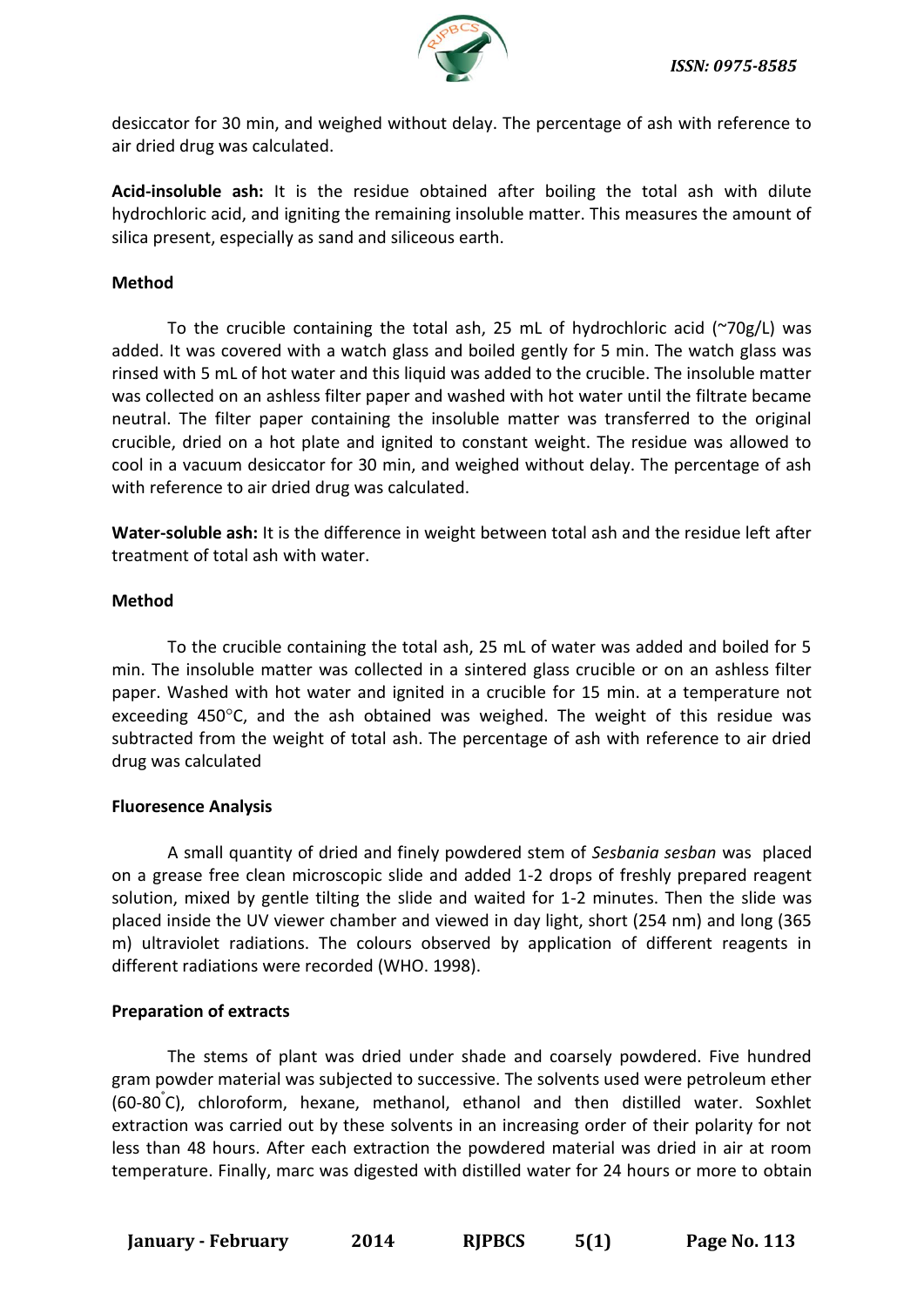

aqueous extract. Each extract was concentrated in vaccum using Rotatory evaporator.Extracts were weighed subsequently and the percentage yields were calculated of each extract obtained individually in terms of the air dried weigh of plant material.

# **Phytochemical screening**

# **Test for Carbohydrates**

**Molisch test:** To 2-3 mL of extract, few drops of 95% α-napthol solution in alcohol were added. Conc.  $H_2SO_4$  was added from sides of the test tube. Appearance of a red brown ring at the junction of the liquids revealed the presence of carbohydrates.

**Fehling's solution test:** One mL of Fehling's A and Fehling's B solutions were mixed and boiled for one minute. Equal volume of extract was added and heated on boiling water bath for 5-10 min. Appearance of first a yellow and then brick red precipitates revealed the presence of carbohydrates.

**Benedict's solution test:** Equal volume of Benedict's reagent and extract were mixed in test tube and heated on boiling water bath for 5 min. Appearance of red solution revealed the presence of carbohydrates.

## **Tests for Proteins**

**Biuret test:** To 3 mL of aqueous extract 4% NaOH and few drops of 1% CuSO<sub>4</sub> solution were added. Appearance of violet or pink colour revealed the presence of proteins.

**Test with Millon's reagent:** To 3 mL of extract, 5 mL Millon's reagent was added. Appearance of white precipitates initially which turned to red when heated revealed the presence of proteins.

**Xanthoproteic test:** To 3mL of extract 1mL conc. H<sub>2</sub>SO<sub>4</sub> was added. Appearance of white precipitates which turned yellow on heating and orange on addition NH4OH revealed the presence of proteins

**Ninhydrin solution test:** To 3 mL of extract, 3 drops of 5% Ninhydrin solution was added and heated in boiling water bath for 10 min. Appeareance of purple or bluish colour revealed the presence of proteins.

## **Test for Alkaloids**

Extract was dried and treated with few drops of dilute HCl. Filtered and subjected the filtrate to no of tests.

**Dragendorff's test:** To 2-3 mL of filtrate few drops of Dragendorff's reagent were added. Appearance of orange brown precipitates revealed the presence of alkaloids.

**Mayer's test:** To 2-3 mL filtrate, few drops of Mayer's reagent were added. Appearance of cream coloured precipitates revealed the presence of alkaloids.

**Hager's test:** To 2-3 mL filtrate, few drops of Hager's reagent were added. Appearance of yellow colour precipitates revealed the presence of alkaloids.

**Wagner's test:** To 2-3 mL filtrate few drops of Wagner's reagent were added. Appearance of reddish brown precipitates revealed the presence of alkaloids.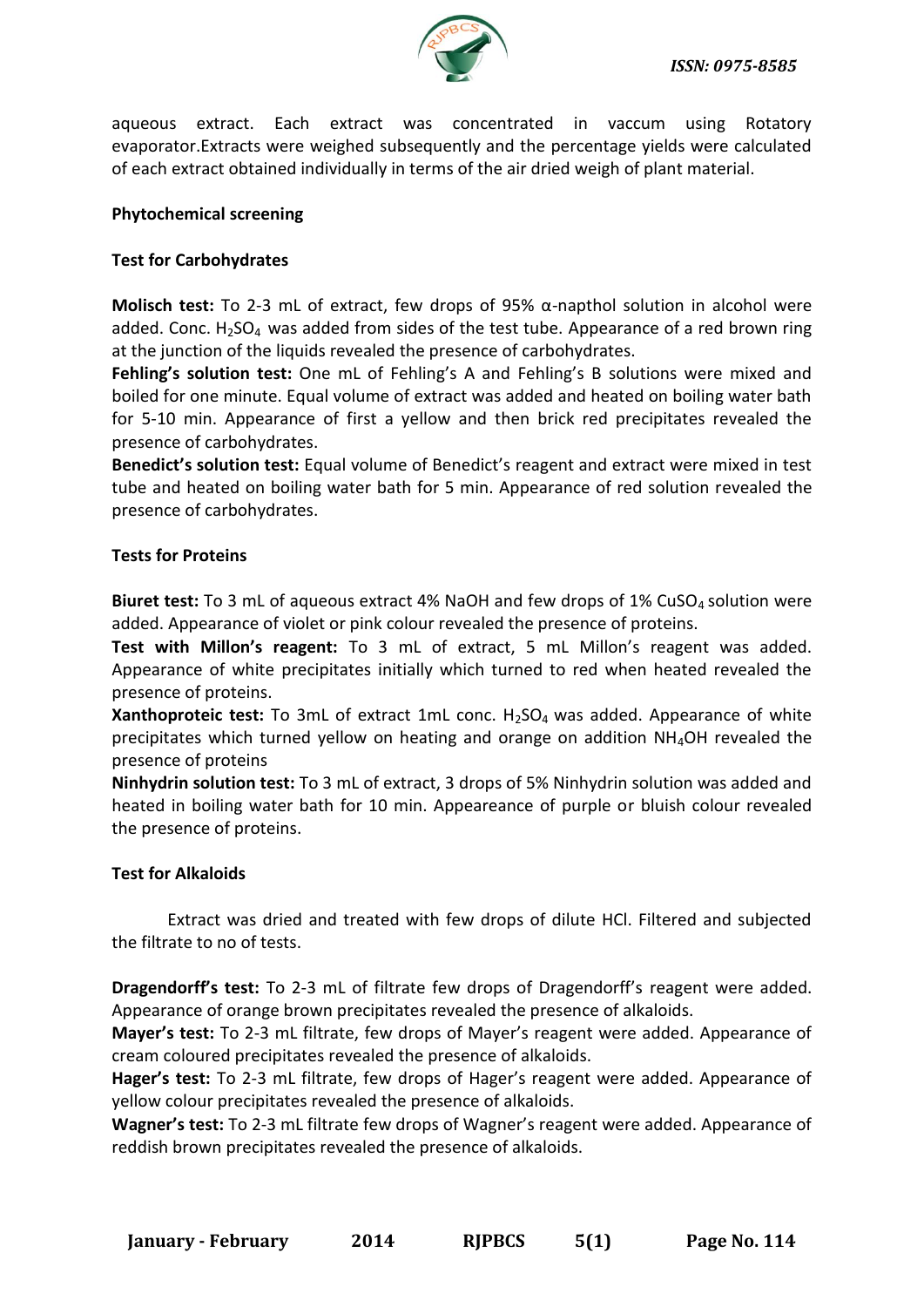

# **Test for Flavonoids**

**Shinoda's test:** A small quantity of test residue was dissolved in 5 mL ethanol (95% w/v) and treated with few drops of concentrated hydrochloric acid and 0.5 g of magnesium metal. Appearance of pink, crimson or magenta colour within a minute or two, revealed the presence of flavonoids.

**Lead acetate solution test:** To small quantity of extract, lead acetate solution was added. Appearance of yellow coloured precipitates revealed the presence of flavonoids.

# **Test for Phenolic compounds**

The test residue of each extract was taken separately in water, warmed and filtered. Tests were carried out with the filtrate using following reagents.

**Ferric chloride test:** A 5% w/v solution of ferric chloride in 90% alcohol was prepared. Few drops of this solution were added to a little of the above filtrate. Appearance of dark green or deep blue colour revealed the presence of phenolic compounds.

**Lead acetate test:** A 10% w/v solution of basic lead acetate in distilled water was added to the test filtrate. Appearance of white precipitate revealed the presence of phenolic compounds.

**Potassium dichomate test:** If on an addition of a solution of potassium dichomate in test filtrate, appearance of dark colour revealed the presence of phenolic compounds.

# **Test for Saponins**

**Foam test:** A few mg of the test residue was taken in a test tube and shaken vigorously with a small amount of sodium bicarbonate and water. Appearance of stable, characteristic honeycomb like forth indicates presence of saponins.

## **RESULTS AND DISCUSSION**

#### **Table 3: Physico-Chemical Studies**

| S.NO. | <b>PHYSICAL PARAMETERS</b>       | % VALUE OBTAINED |  |
|-------|----------------------------------|------------------|--|
|       | Total ash                        | 5.70             |  |
|       | Acid insoluble ash               | 1.35             |  |
|       | Loss on drying                   | 9.15             |  |
|       | Alcohol soluble extractive value | 6.25             |  |
|       | Water soluble extractive value   | 975              |  |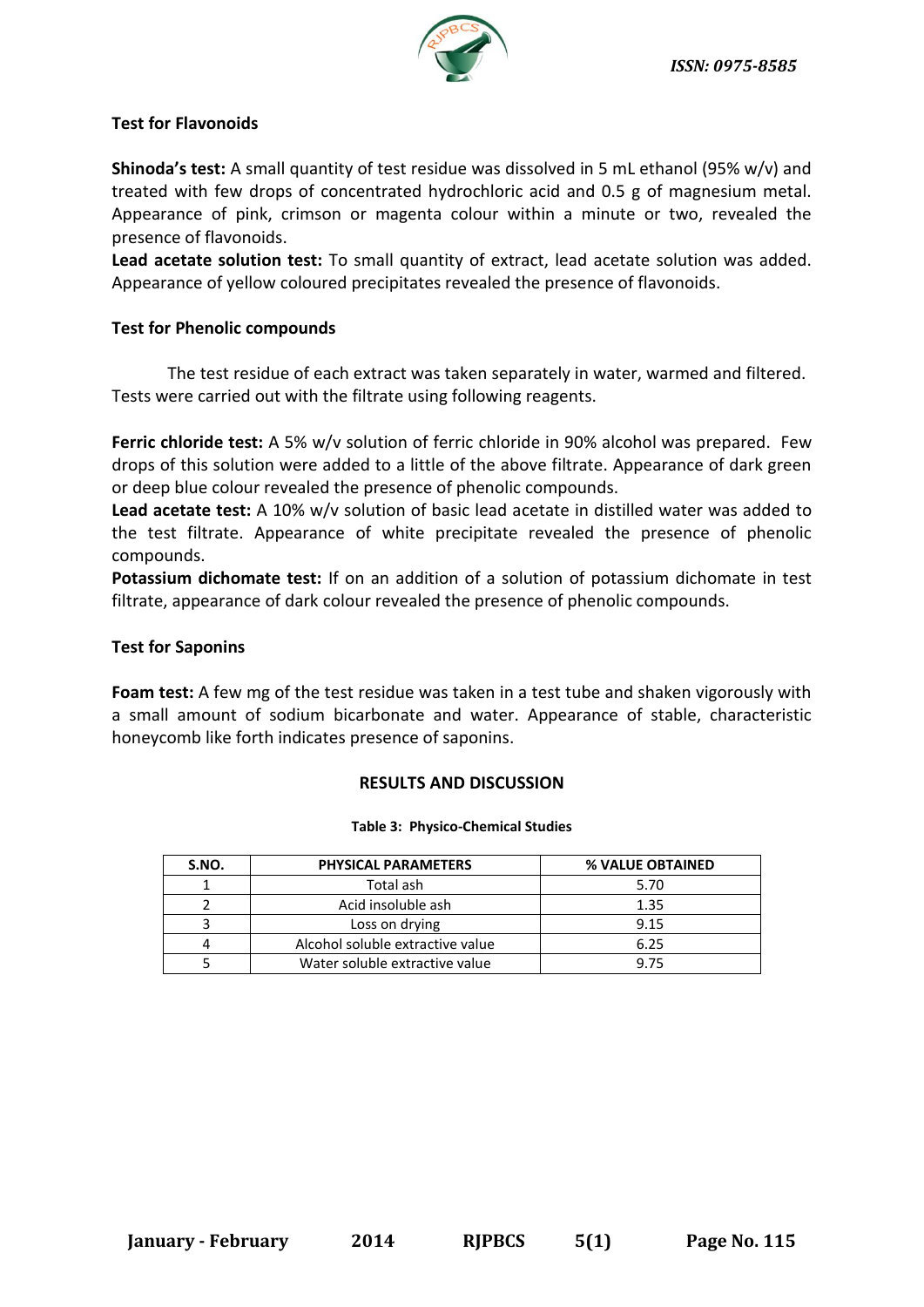

#### **Table 4: Fluoresence Analysis**

| Drug name | Solvent used                      | Colour under<br>visible light | Colour under long UV<br>(365 nm) | Colour under<br>short UV<br>(254 nm) |
|-----------|-----------------------------------|-------------------------------|----------------------------------|--------------------------------------|
| S. sesban | Water                             | Yellow                        | Yellow                           | Yellow                               |
| S. sesban | Concentrated nitric<br>acid       | Green                         | Yellow                           | Yellowish Green                      |
| S. sesban | Concentrated<br>ammonia           | Lemon Yellow                  | Brown                            | Yellow                               |
| S. sesban | Concentrated<br>hydrochloric acid | Yellow                        | Yellow                           | Dark Yellow                          |
| S. sesban | Concentrated<br>sulphuric acid    | Brown                         | <b>Brownish Black</b>            | Blue                                 |
| S. sesban | Ethanol                           | Yellow                        | Yellow                           | Light Brown                          |
| S. sesban | Iodine                            | Yellow                        | Yellow                           | Brown                                |

#### **Table 5: Phytochemical Screening**

| S.             | <b>Phytochemical constituents</b> | Chloroform    | <b>Methanol</b> | <b>Ethanol</b> | <b>Water extract</b> |
|----------------|-----------------------------------|---------------|-----------------|----------------|----------------------|
| no             |                                   | extract of S. | extract of S.   | extract of S.  | of S. sesban         |
|                |                                   | sesban leaves | sesban leaves   | sesban leaves  | leaves               |
| 1.             | Alkaloids                         |               |                 |                |                      |
|                | Mayer's reagent<br>1.             | $++$          | $++$            | $\ddot{}$      | $\ddot{}$            |
|                | Hager's reagent<br>2.             | $++$          | $++$            | $\ddot{}$      | +                    |
|                | Wagner's reagent<br>3.            | $++$          | $^{++}$         | $\ddot{}$      |                      |
|                | Dragendorff's reagent<br>4.       | $++$          | $++$            | $\ddot{}$      | +                    |
|                |                                   |               |                 |                |                      |
| 2.             | Phenolic compounds and Tanins     |               |                 |                |                      |
|                | Fecl <sub>3</sub><br>1.           |               |                 |                |                      |
|                | Lead acetate test<br>2.           |               | $\ddot{}$       | $\ddot{}$      |                      |
|                | 3.<br>Bromine water test          |               | $\ddot{}$       | $\ddot{}$      |                      |
|                |                                   |               | $\ddot{}$       | $\ddot{}$      |                      |
| 3.             | Saponin                           |               |                 |                |                      |
|                | 1.<br>Frothing test               |               |                 |                | $\ddot{}$            |
| 4.             | Carbohydrates                     |               |                 |                |                      |
|                | Molisch test<br>1 <sup>1</sup>    |               | $\ddot{}$       | $\ddot{}$      | $\ddot{}$            |
|                | 2. Fehling's solution A           |               | $\ddot{}$       | $\ddot{}$      | $\ddot{}$            |
|                | Fehling's solution B<br>2.        |               | $\ddot{}$       | $\ddot{}$      | $\ddot{}$            |
| 5.             | Protein and Amino acids           |               |                 |                |                      |
|                | Millon's test<br>1 <sub>1</sub>   | +             | $\ddot{}$       | $\ddot{}$      | +                    |
|                | 2.<br><b>Biuret test</b>          | $\pmb{+}$     | $\ddot{}$       | $\ddot{}$      | $\ddot{}$            |
|                | Ninhydrin test<br>3.              | $\ddot{}$     | $\ddot{}$       | $\ddot{}$      | $\ddot{}$            |
| 6              | Flavonoids test                   |               |                 |                |                      |
|                | Alkaline reagent test<br>1.       | $\pmb{+}$     | $\ddot{}$       | $\ddot{}$      | $\ddot{}$            |
|                | 2.<br>Shinoda test                | $\ddot{}$     | $\ddot{}$       | $\ddot{}$      | $\ddot{}$            |
| $\overline{7}$ | Phytosterols test                 |               |                 |                |                      |
|                | Liebermann's test<br>1.           | $\ddot{}$     | $\ddot{}$       | $\ddot{}$      | $\ddot{}$            |
|                | Libermann Burchard test<br>2.     | $\ddot{}$     | $\ddot{}$       | $\ddot{}$      | $\ddot{}$            |

 $+$  = present, - = absent